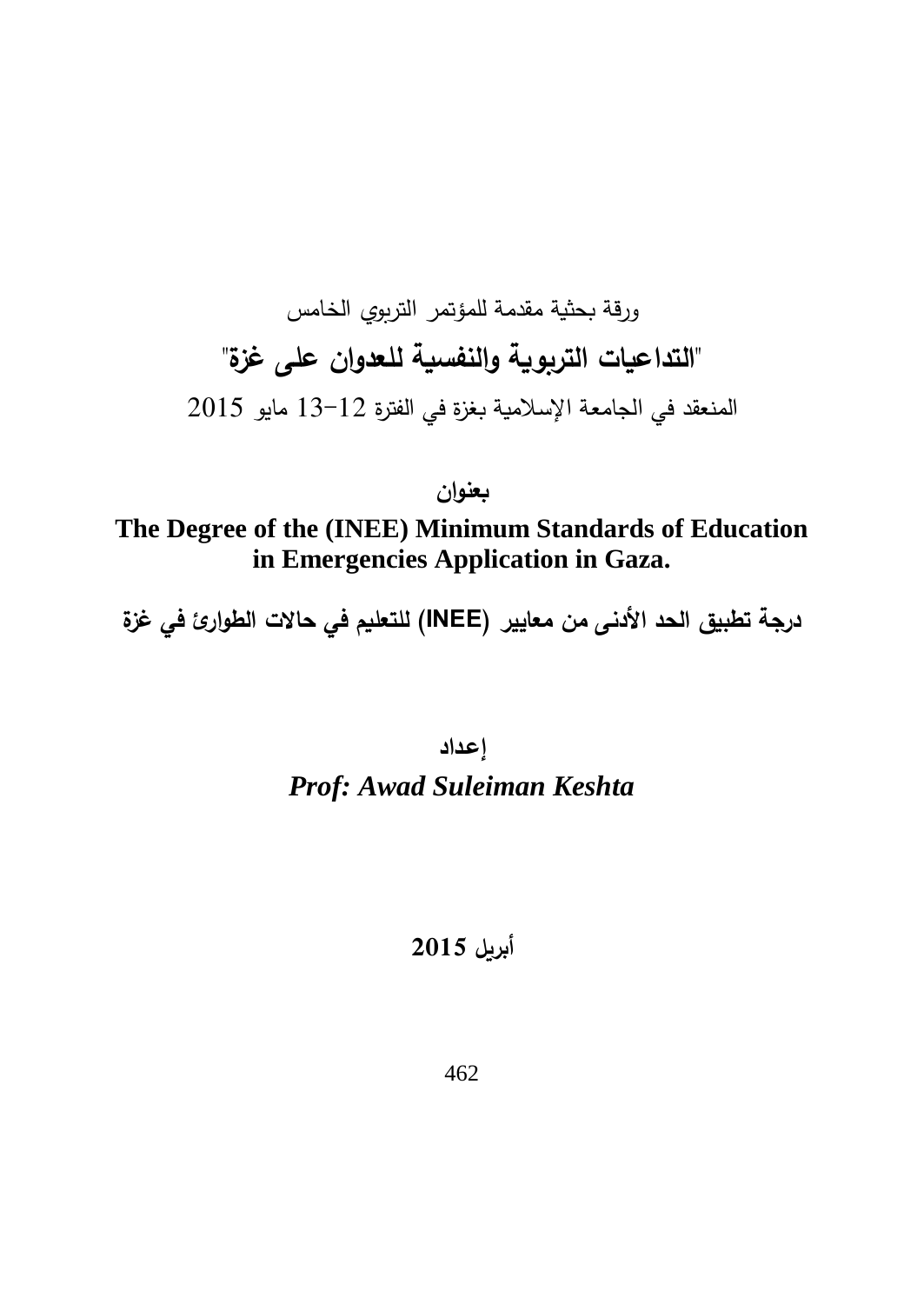# **The Degree of the (INEE) Minimum Standards of Education in Emergencies Application in Gaza.**

**درجة تطبيق الحد األدنى من معايير )INEE )للتعليم في حاالت الطوارئ في غزة أ.د. عوض قشطة**

**ملخص الدراسة:** 

هــدفت الدراســة إليجــاد درجــة تطبيــق الحــد األدنــى مــن معــايير INEE للتعلــيم فــي حــالات الطـوارئ فــي غـزة. ومـن تحقيـق هـدف الدراسـة، صـممت اسـتبانة لجمــع المعلومـات وتحليلهـا. كانـت ا سـتبانة فـي خمـس محـاور وهـي: الحـد األدنـى مـن المعـايير تـوفير البيئـة التعلميــة، عمليــة التعلـيم والـتعلم، المعلمـون والعــاملون فــي مجـال التعلـيم، سياسـات التعلـيم. تكونت مؤشرات هذه المحاور الخمس من 111 مؤشراً.

بلغت عينـة الدراسـة والتـي تـم اختيارهـا عشـوائياً 14 شخصــاً مـن صـنـاع القـرار فـي التعليم. بعد جمع المعلومات تم تحليلها إلى نسب مئوية لإيجاد النتائج. وبناءً على نتائج هذه الدراسة الوصفية التحليلية توصل الباحث إلى النتائج التالية: جميع المعايير والمؤشـرات التـي حصـلت علـى درجـة قليلـة مـن التطبيـق كانـت لهـا عالقـة مباشـرة بمشـاركة المجتمـع فـي جميـع نشاطات العملية التربوية عند تطبيق الحد األدنى من معايير INEE )للتعليم في الطوارء.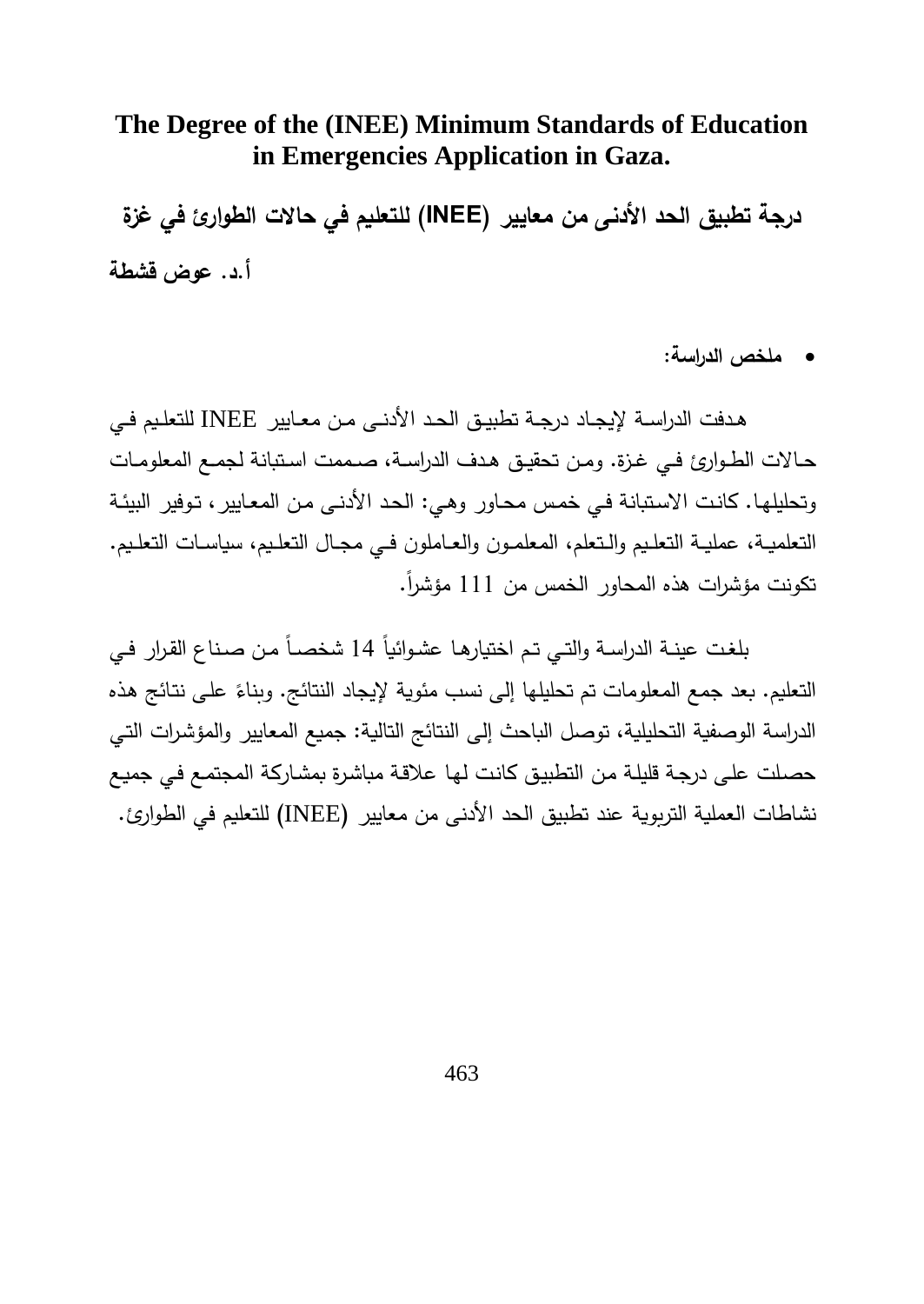# **The Degree of the (INEE) Minimum Standards of Education in Emergencies Application in Gaza.**

#### **Abstract:**

The purpose of this study was to examine the perceptions of the education decision makers regarding the application (INEE) minimum standards of education in emergencies Application in Gaza. A questionnaire design was employed in this investigation to collect and analyse the data in five domains; the minimum standards, access learning environment, teaching and learning, teachers and other education personnel and teaching policy in 111 indicators.

Fourteen of the education decision makers were randomly selected to participate in the study. The data was tested through the application of the percentage analysis to find the results. Based on the findings, derived from the result of this descriptive analysis study, the researcher reached the following conclusions; all items and domains related to the community participation in all educational process activities have got the lowest degrees when applying the (INEE) minimum standards of education in emergencies.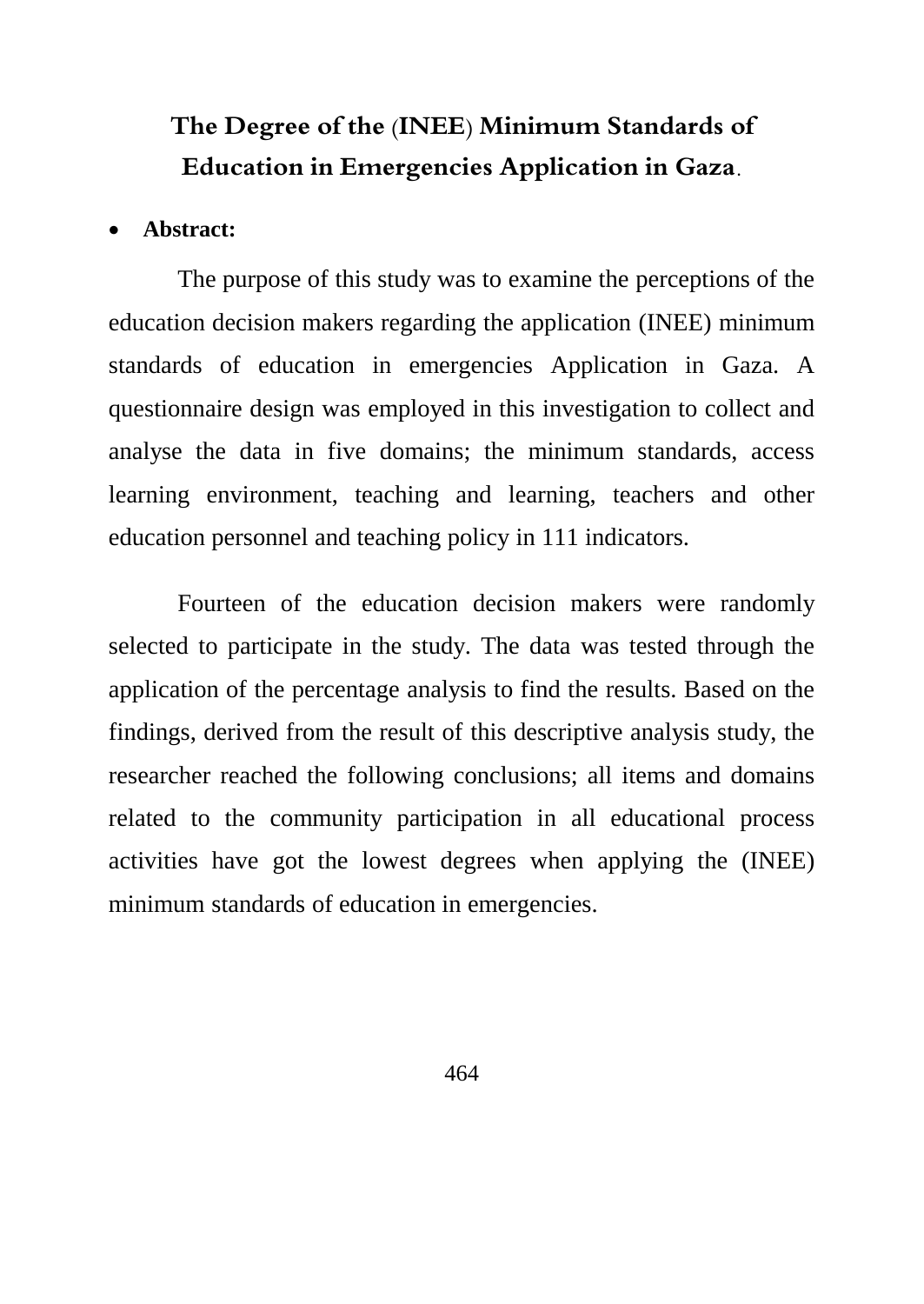# **Introduction:**

Education in its general sense is a form of learning in which the knowledge, skills, values, beliefs and habits of a group of people are transferred from the generation to the next through storytelling, discussion, teaching, training and/or research ( Dewey, 1944).

The 1960 UNESCO Convention against Discrimination in Education, Article 1 (2) considered Education as one of the most essential rights for human beings as: "all types and levels of education, (including) access to education, the standard and quality of education, and the conditions under which is given (Beiter, 2005).

Article 26 of the Universal Declaration of Human Rights and Articles 13 and 14 of the International Covenant on Economic, Social and Cultural Rights are devoted to recognition of the right to education, and sets out some of the principles applicable to this right. First, education should be free at least in the elementary and fundamental stages, secondly, it is stated that this elementary education will be compulsory. Finally, as regards higher education, we are told that access to it shall be equally accessible to all on the basis of merit ( Isa De Feyter, 2006: 105 ).

According to Save the Children (2008), there are72 million children out of school worldwide and more than half of them live in conflict-affected fragile states. Around 750,000 children have their education disrupted or miss out entirely on education owing to humanitarian disasters each year.

According to Save the Children (2008), the 2008 annual report of Vernor Munoz, UN Special Rapporteur on the Right to Education, focuses on education in emergency situations and " urges the international community to commit more wholeheartedly to the implementation of the right to education in emergencies".

For UNESCO, an educational emergency is a crisis situation created by conflicts or disasters which have destabilized, disorganized or destroyed the education system, and which require an integrated process of crisis and post-crisis support ( UNESCO, 1999). UNICEF has used the term 'emergency' to include natural disasters such as floods and earthquakes, and human-made crises such as civil strife and war, as well as 'silent emergencies' such as HIV/AIDS, extreme poverty and children living on the streets (Pigozzi, 1999).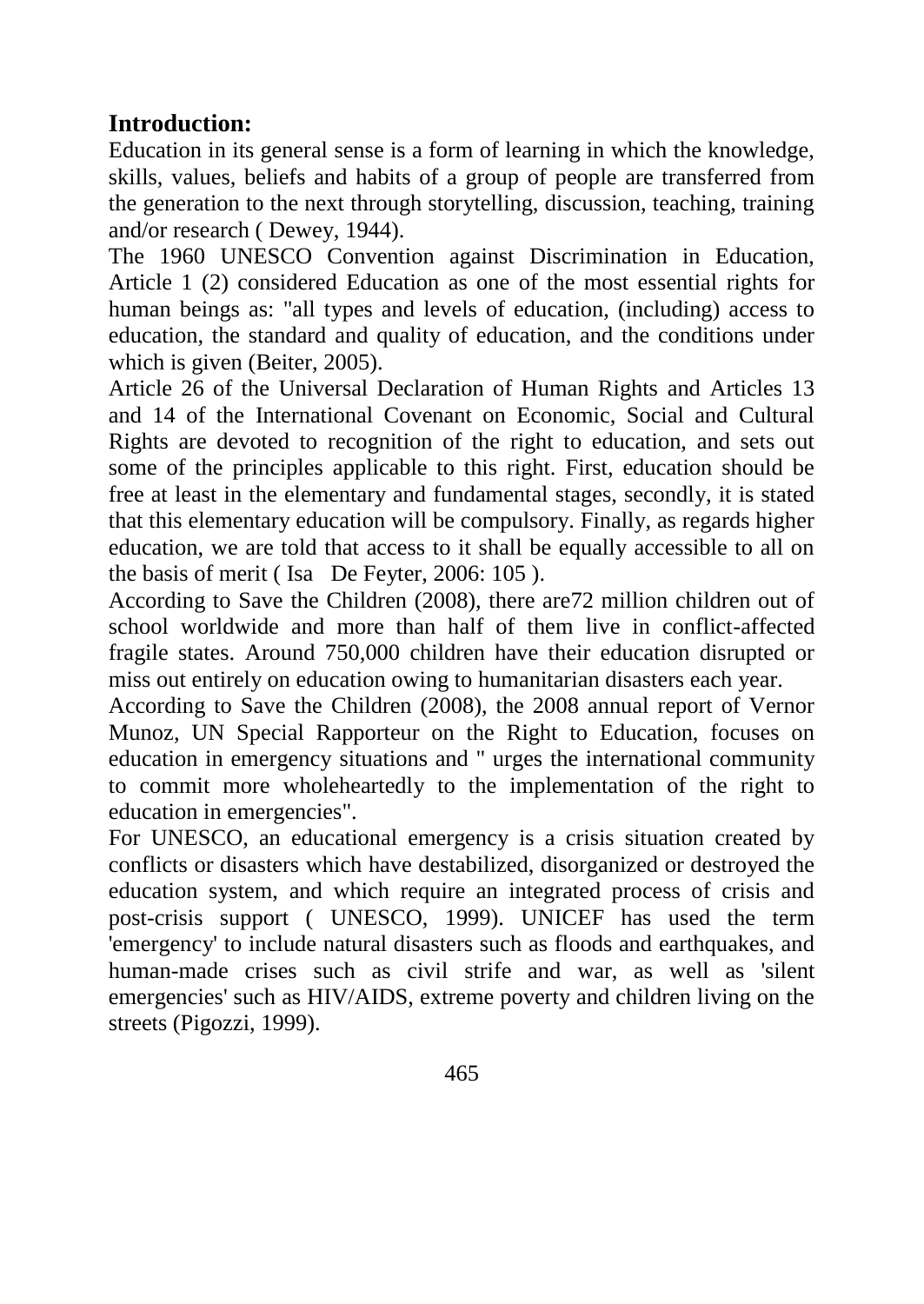The International Network for Education in Emergencies (INEE) argues that education is critical for all children, but urgent for tens of millions of children affected by emergencies; disaster and crisis, the right to education remains an unfulfilled promise:

- approximately 57 million children are out of school worldwide. More than half of them are living in conflict-affected states. 55% of the children living in conflict zones are female. Millions more are living in situations are affected by natural disasters.

- 20 million adolescents of lower secondary school age not enrolled in schools live in conflict-affected countries. 11 million of these adolescents are female. Girls only account for 30% of refugees enrolled in secondary school.

- The world faces a shortfall of 3.3 million primary school teachers and 5.1 million lower secondary school teachers by 2030 and areas of great need of education personnel are countries affected by emergences and disasters. Due to the previous global situations and from 2008 till 2014, 3 wars were committed with their crimes against Gaza strip. People stayed in shelters for about 51 days, people still till writing this report live in shelters. From here, the study asks:

#### **Study questions**

What are the INEE minimum standards of education in emergencies?

What is the degree of the implementation of the ( INEE ) minimum standards of education in emergencies?

# **Study objectives**

The study aims at:

- 1. Identifying the INEE minimum standards of education in emergencies.
- 2. Highlighting the degree of implementation of the ( INEE ) minimum standards of education in emergencies in Gaza.
- 3. Suggesting some programmes to improve emergency education in Gaza.

# **The importance of the study:**

- 1. It can be considered as the first study focuses on emergency education in Gaza.
- 2. The study can help decision makers design different types of programmes to improve education in emergencies in Gaza.

3.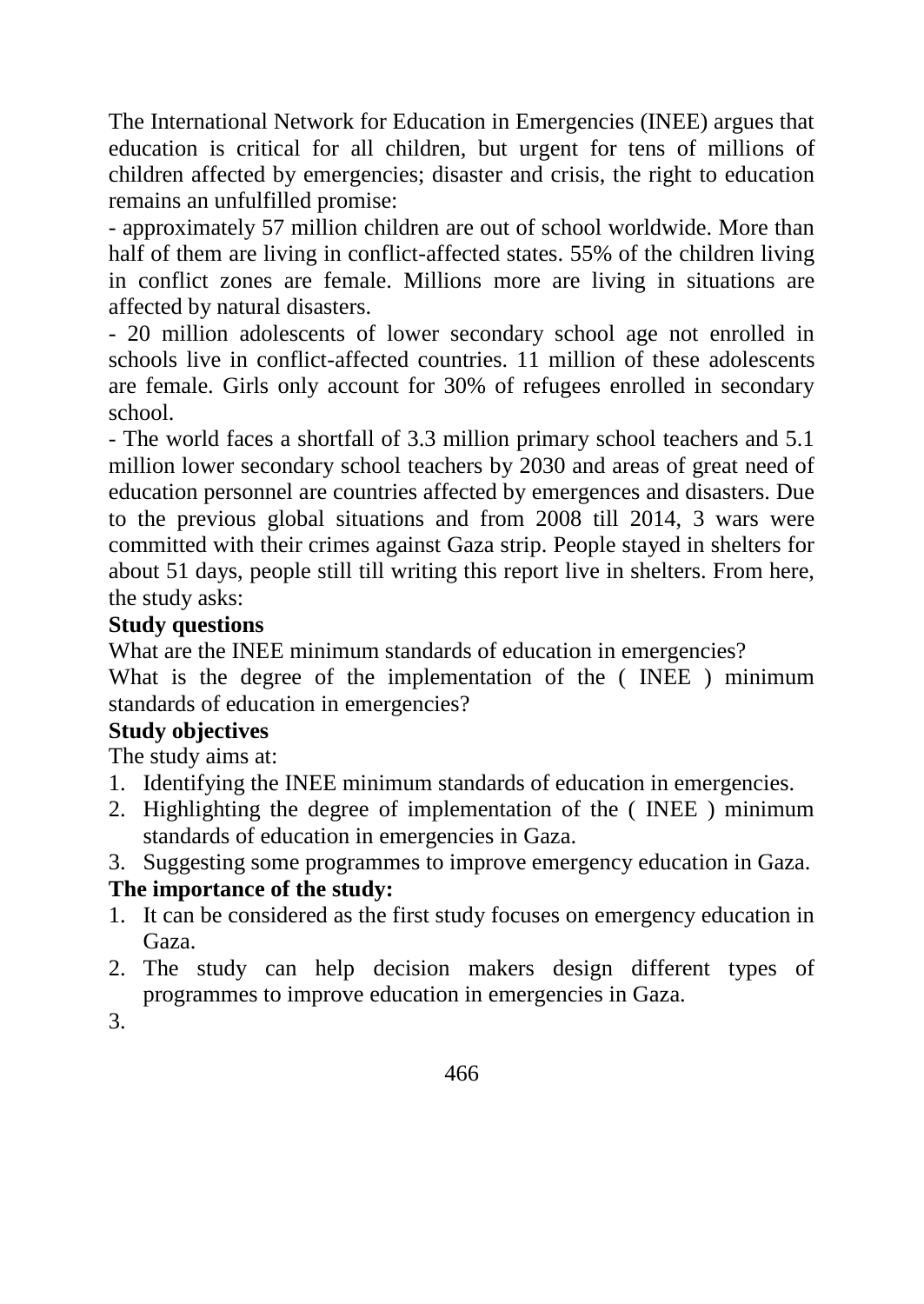# **Limitations of the study:**

1. The study focuses only on the degree of the implementation of the (INEE) minimum standards of education in emergencies.

2. The study focuses only on education in emergencies in Gaza.

3. The study focuses on education decision makers.

# **Definition of operational terms:**

# **Degree of implementation:**

It's a judge about how much a process, system or program was being applied for improvement or development purposes. Normally, this judgment occurs in ranking or positioning styles.

# **The ( INEE ) Minimum Standards**

The Minimum standards of education in emergencies are the standards were designed and put by the INEE ( International Network of Education in Emergencies ) in 2010. The Minimum standards include 5 domains; community participation, access and learning environment, teaching and learning, teachers and other teaching personnel, and education policy.

# **Emergency education:**

Emergency education refers to education for populations affected by unforeseen situations such as armed conflict or natural disasters (Sinclair, 2007).

# **Theoretical background**

Emergencies cause major disruption of education systems. schools and colleges are often damaged during armed conflict, or used for temporary shelters of the homeless or the displaced people.

Education in emergencies has become a main subject of interest in teaching and learning science also due to the apparent increase in natural disasters occurred over the last century ( EiE - Wright, 2012).

UNESCO has identified training for natural disaster preparedness as a core issue aims at enabling the learners to protect themselves and to behave correctly during such blasting events. Several studies confirm the necessity of this training as a part of the national primary and secondary school curricula and be included in several school subject, such as geography, social sciences, biological sciences, forensics, physics, history and domestic sciences ( Stoltman, 2004).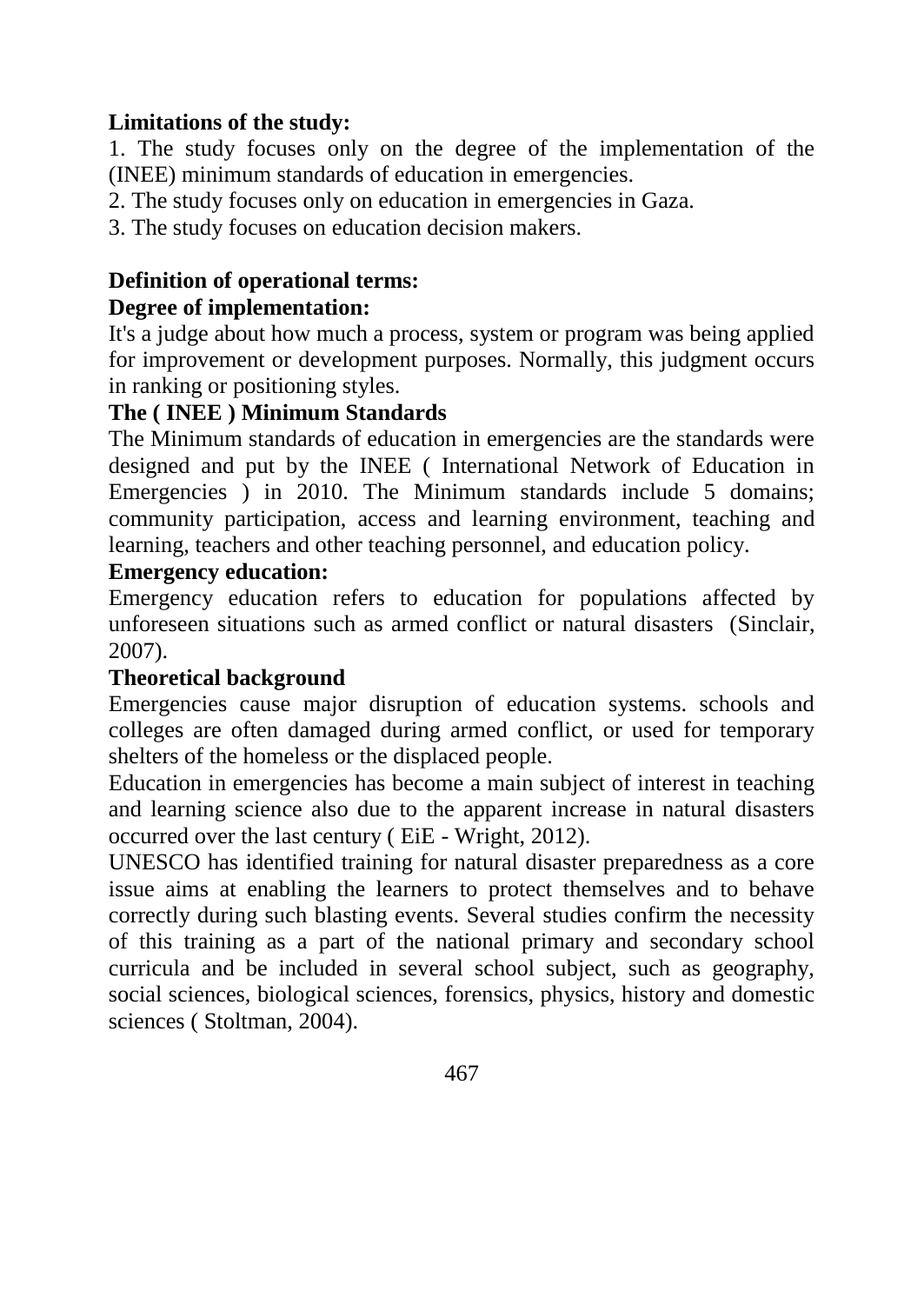# **The reasons behind designing education in emergencies program as INEE are:**

- 1. Humanitarian relief typically involved the provision of food, shelter, water and sanitation and healthcare. If the conflict resumes for over times and families remain in refugee camps or shelters, it is clear that education cannot wait for stable times to reconstruct education system.
- 2. In emergency situations, quality education provides physical, psychosocial and cognitive protection.
- 3. Education is one of the human rights according to the Universal Declaration on Human Rights (1948) and the Convention on the Rights of the Child (1981). It is an enabling right; gaining and utilizing the knowledge and skills.
- 4. Education in emergencies programmes offer opportunities to build back better education systems and improve the quality of and access to education; work with communities, add excluded groups like females and disabled children. New topics are added to the new programmes; peace, tolerance, conflict resolution, human rights, and environmental conservation.
- 5. In crisis, communities often start up some kind of education themselves with less capacity and fewer resources. However, the most important two responses are essential, recreation which is often valued by children during and after the crisis and establishing the space for education to supplies to play recreation activities.
- 6. Identifying the challenges and strategic opportunities as part of a UN background.
- 7. The need for a safe and protective educational environment as direct attacks on school facilities, children and teachers attending school are common around the world despite the fact that schools are protected under a range of international conventions and International Humanitarian Law.
- 8. Crises offer an opportunity to build back better and work with governments and communities for social transformation by creating more equitable educational systems and structures which allow excluded groups; young children, females, adolescents, disabled children, refugees and internationally displaced people, to attend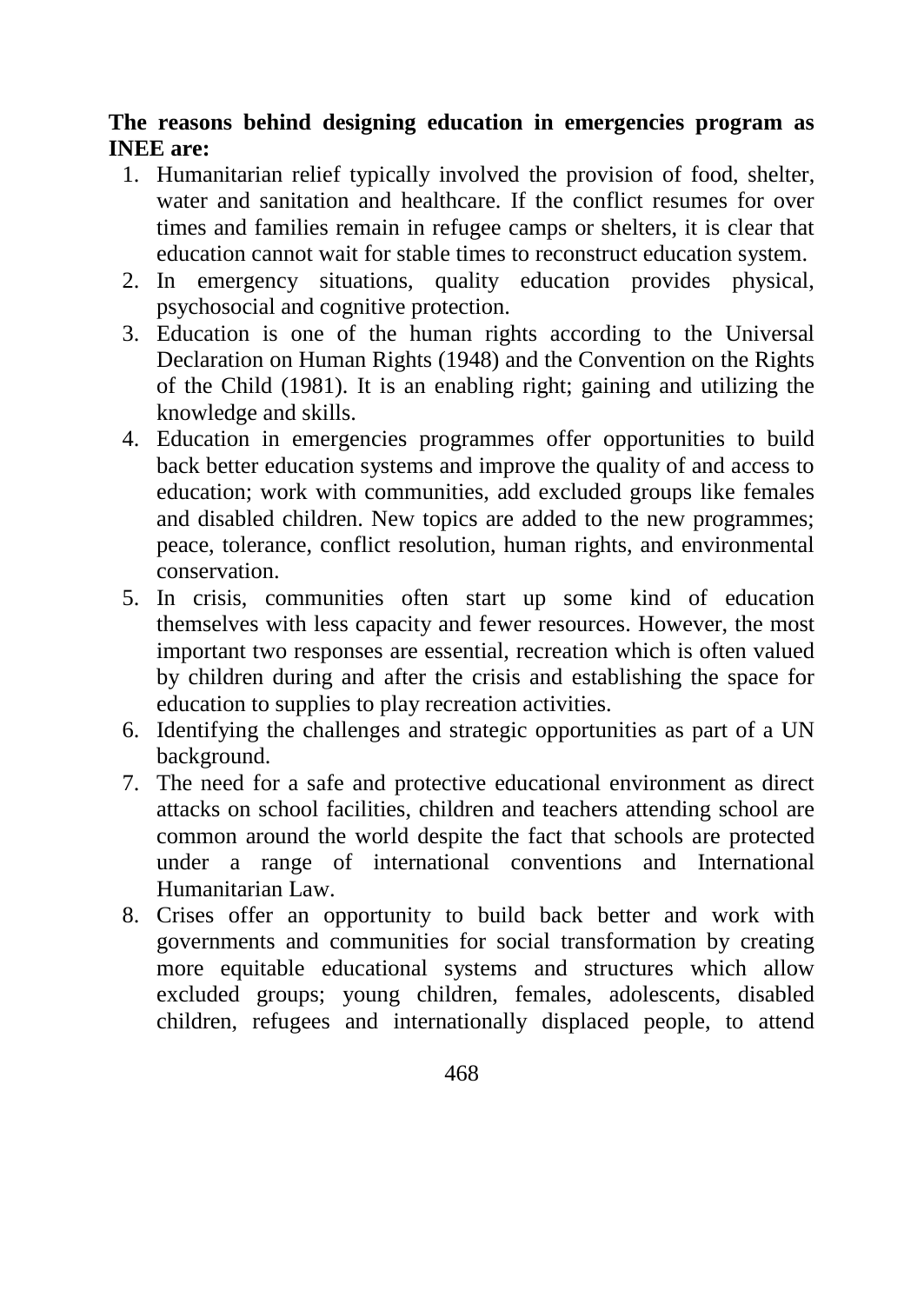school. Vocational training programs opportunities, life skills; communication skills, dangerous diseases awareness, leadership development and conflict mediation training shall also take place in education emergency.

- 9. Coordination between government, communities and NGOs in emergencies ought to be of high levels for prevention, preparedness and responses purposes.
- 10. Education in conflict-affected and fragile states is grossly underfunded by effective links between humanitarian and development policy and financing is challenging for donors.

In 2003, a team work was established for developing the minimum international standards for education in emergencies. The initiative was hosted within the International Network for Education in emergencies (INEE). INEE is formed from UN organisations, NGOs, donating organisations, physicians, researchers, affected groups, to insure the right of education of people who suffer from emergencies, and to insure rebuilding in post crisis times.

#### **The INEE minimum standards of education in emergencies:**

The world's education ministers endorsed the principals of the children's right to get education in emergencies during the World Education Forum in Dakar in 2000. Their goal was to meet the needs of education systems affected by conflict, natural calamities and instability and conduct educational programmes in ways that promote mutual understanding, peace and tolerance, and that help prevent violence and conflict (UNESCO, 2000). The technical following-up consultation in November, 2000 led to the creation of the Inter-agency Network for Education in Emergencies (INEE). The INEE gathers in one net the institutions and individuals with an interest in education in emergencies. The governing body comprises UNHCR, UNICEF, UNESCO, the World Bank and leading NGOs.

The INEE organises regional and global consultations, leading to the widely endorsed Minimum Standards for Education in Emergencies, Chronic Crises and Early Reconstruction ( INEE, 2004). These standards are currently being disseminated through national, regional and global trainings.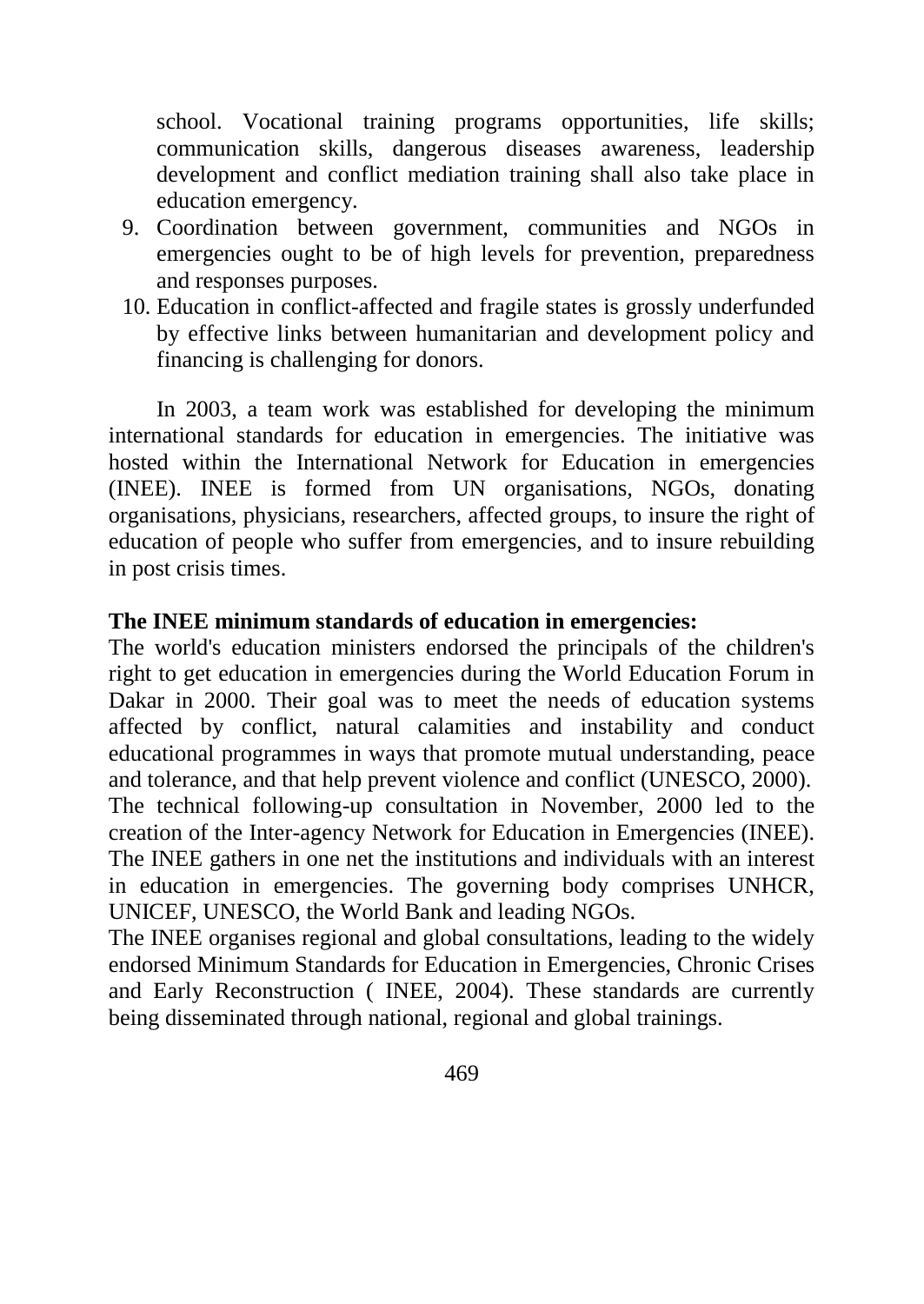# **Emergencies ( UNECIF, 2006):**

#### **a. Natural disasters:**

Floods are most frequent in Africa, Asia and Europe. Windstorms are most common in the Americas and Oceania. Windstorms are the second most frequent cause of disasters in Asia and Europe and floods in the Americas and Oceania. Half of all earthquakes and tsunami disasters occur in Asia.

#### **b. Epidemics, Pandemics and HIV/AIDS**

Health emergencies can have a devastating impact on education systems. In Africa, for example, HIV/AIDS has had a terrible impact, leading to increased teacher attrition and absenteeism for teachers and students alike. Children drop out of school due to changes in family circumstances when they are forced to become heads of households. Because of the stigma of HIV/AIDS, orphans are often excluded from school. All these effects need special planning and programmes to address them. The impact of a potential Human Influenza Pandemic would require that educational systems be shut down for months, making preparations for home and distance learning essential.

#### **c. Armed Conflict**

Armed conflict traumatizes children, leaving deep and lasting scars that can remain far longer than the violence. Even when children do not experience the direct consequences of the violence, they may become orphans, experience sexual abuse or exploitation, suffer landmine injuries or death, or be forced to join in the fighting. Once the conflict ebbs, they may have to battle disease, inadequate shelter, or limited or no access to basic essential services. Conflict has a notable impact on children's schooling as students often have interrupted attendance because of insecurity, lack of teachers, or attacks directed at schools and teachers are now the leading cause of world hunger.

# **UNICEF's Principles and Frameworks for Action**

Education in emergencies is not only important as a fundamental right of children, but as a means for both psychological recovery and social integration. Children are empowered through education. Access to education in emergencies is important because: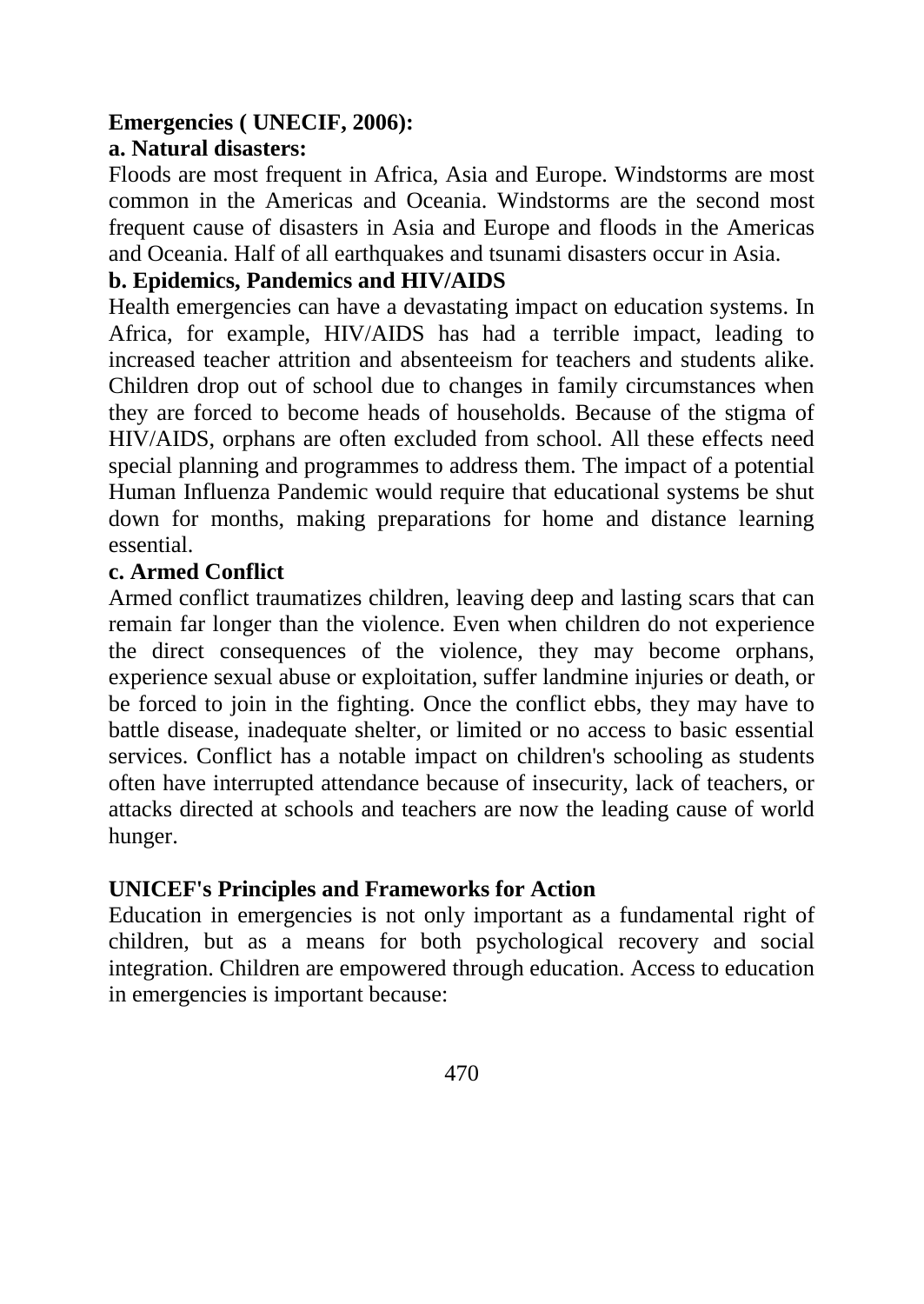- Education is a fundamental right of all children in all countries and in all situations. It is essential to the normal development of children in all circumstances. The psychosocial aspects of education and schooling are particularly important to a child's overall development.
- Regular schooling is one of the most important means of restoring a sense of normality to the lives of children in disrupted communities, and it contributes significantly to overcoming the psychological and other forms of distress that many will have experienced.
- Children in emergencies have the same rights as any other children to education of good quality that meets their basic learning needs. Modes of delivery, approaches and content may have to reflect the contextual realities, but the goal is to strive for the highest possible quality of learning experience for children.
- Emergencies often create additional urgent learning needs that must be incorporated into the learning activities, including messages about safety and protection, health, hygiene and sanitation, HIV/AIDS and mine awareness.
- Equal access for girls is a necessary but not sufficient condition for gender equality in education. The entire education system, not just the curriculum, must be gender-sensitive and attentive to equity and diversity issues.
- Education programmes in situations of crisis or chronic instability should include provision for the needs of children at risk, such as children with disabilities, unaccompanied minors, street children, children affected by HIV/ AIDS, child soldiers, and child labourers.
- An education in emergencies programme should have a long-term development perspective and not merely be a series of stop-gap measures. Simple initial steps should be designed to contribute to the ultimate rebuilding of the education system.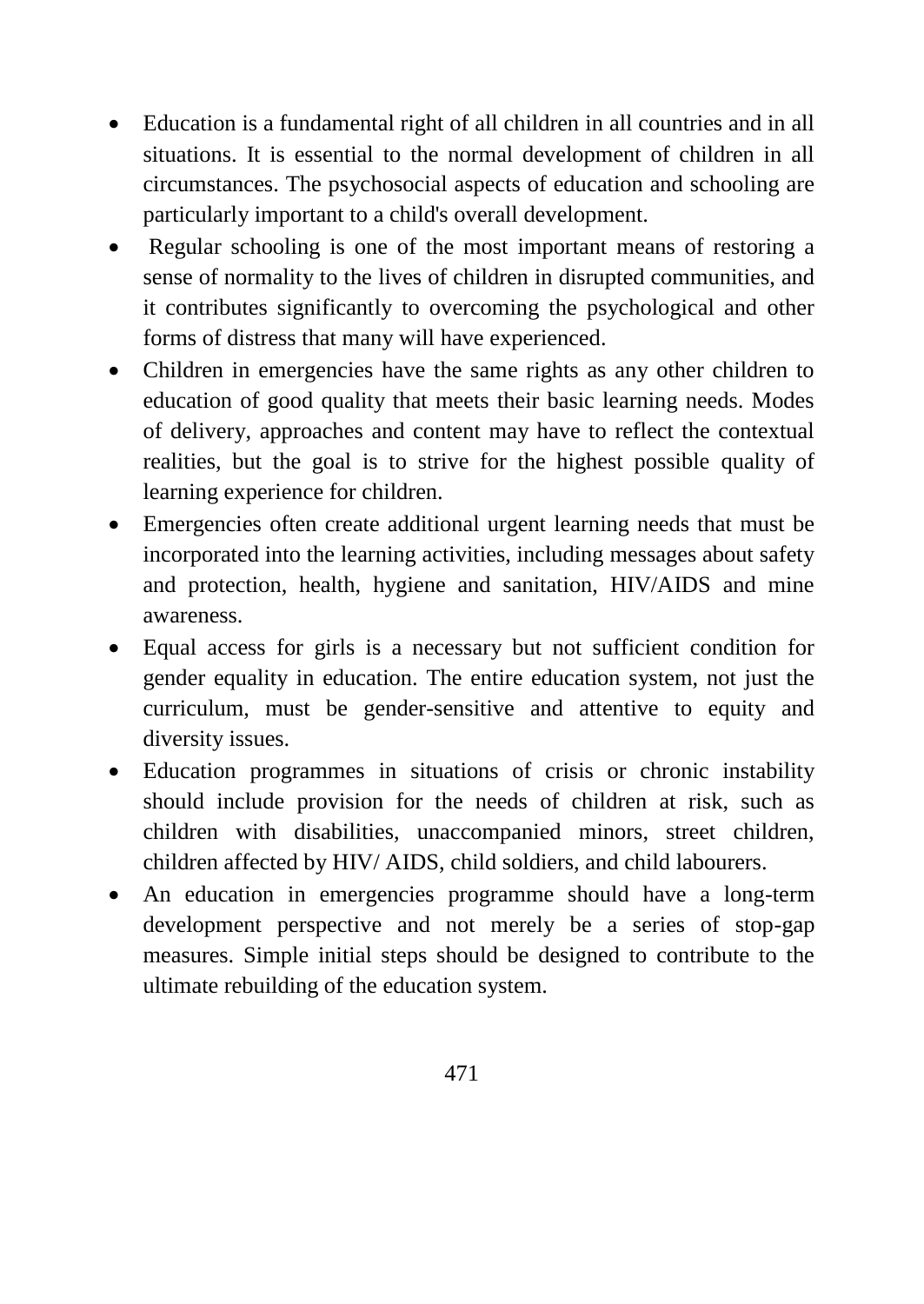- Emergency situations often present opportunities to 'build back better' by introducing innovations and change to the system, curriculum and teaching/ learning practices, and building construction codes.
- This does not mean building a new system from scratch, but rather starting with what is familiar while identifying the issues and practices that need to be transformed.
- Parents and community should be respected key initiators in the reestablishment of learning, and key partners in its subsequent development. Community resources should be included as part of the 'package' of learning materials.
- Education in emergencies responses must, wherever possible, be conducted in partnership with whatever local authorities exist - be they local education committees, camp committees, the local government education authorities, or the government of the host country in the case of refugees. Planning should provide for reintegration of education in emergencies activities into the normal national education system, and should establish links, in the case of refugees, with the educational authorities in the country of origin, wherever practical and possible.
- The right of adolescents to basic education, which may have been disrupted by conflict or emergency, must be accommodated. Non-formal and formal approaches may be used to meet the basic learning needs of youth.

#### **Previous studies: 1. Sommers, 1998**

This report can be the first line of emergency educators during a humanitarian crisis. The research took place in Burundian refugee camps in Tanzania and internally displaced communities in Colombia in 1998 after war. It argues that, before international educators either visit a humanitarian emergency site or import assistance there, many refugee and displaced communities are already educating their children themselves.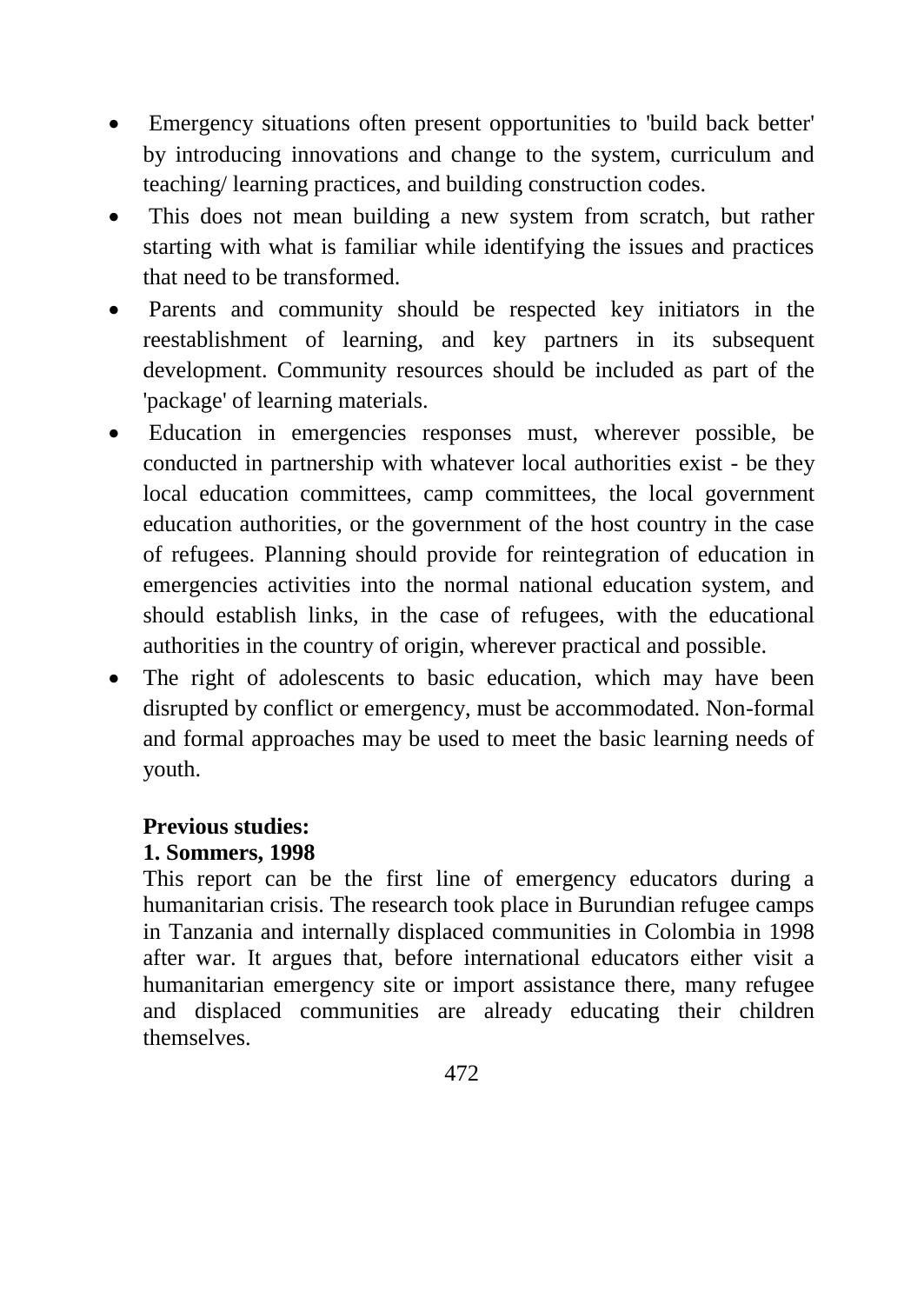The central focus of ' Education in emergencies for Children ' is primary school-level education activities taking place during humanitarian emergencies. The study tool was the interviews with refugee and displaced educators, parents and children, local government officials, and key members of the international humanitarians. Refugees' responses were collected about the United Nations ' Teacher Emergency Package ( TEP ) or School-in-a Box.

The study recommended the policy makers to promote education programming in emergencies in cooperation with local communities, educators, administrators, experts and offer training for all education in emergencies members.

#### **2. Sinclair,**

This paper reviews the rationale for education in situations of emergency and crisis, and the basic principles for education in emergencies. It examines how these principles were reflected in some recent emergencies. It also aims at preparing for new population movement such as refugee influxes. As new innovative programmes are being developed for internally displaced populations and for those living in disturbed or temporarily failed states such as Somalia It shows that reasons for education in emergency include the psychosocial needs of children and adolescents affected by trauma and displacement. It also highlighted the rapid response in crisis by using a community-based approach, with capacity-building through training of teachers, youth leaders and school management committees. Recommendations include the strengthening of institutional commitment and preparedness, in terms of policy, staffing arrangements and training, and funding.

# **To answer question 1 of the study which was:**

# **What are the INEE Minimum Standard of Education in Emergencies?**

The researcher reviewed the INEE website and publications to identify the INEE minimum standards. According to ( INEE, 2010), the minimum standards are;

#### **The INEE Minimum Standards:**

These are qualitative in nature and specify the minimum levels to be attained in the provision of education response.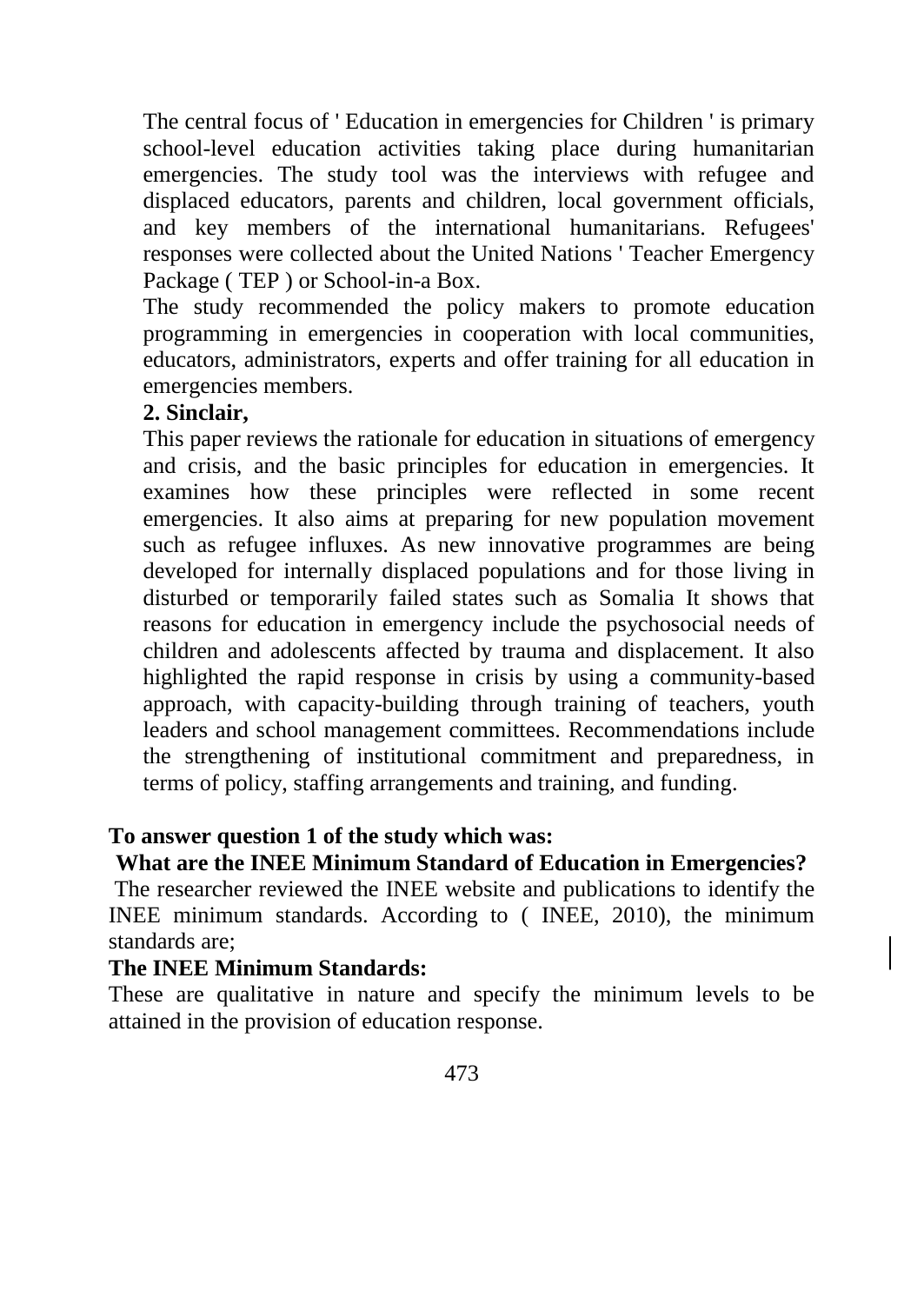# **1. Community Participation**

Community members participate actively, transparently and without discrimination in analysis, planning, design, implementation, monitoring and evaluation of education responses.

## **Standard A: Participation**

Emergency-affected community members actively participating in assessing, planning, implementing, monitoring and evaluating the education programme.

#### **Standard B: Resources**

Local community resources are identified, mobilised and used to implement education programmes and other learning activities.

# **2. Analysis**

#### **Standard A: Initial assessment**:

A timely education assessment of the emergency situation is conducted in a holistic and participatory manner.

#### **Standard B: Response strategy:**

A framework for an education response is developed, including a clear description of the problem and a documented strategy for action.

#### **Standard C: Monitoring:**

All relevant stakeholders regularly monitor the activities of the education response and the evolving education needs of the affected population.

#### **Standard D: Evaluation:**

There is a systematic and impartial evaluation of the education response in order to improve practice and enhance accountability.

# **3. Access and Learning Environment**

#### **Standard A: Equal access**

All individuals have access to quality and relevant education opportunities.

#### **Standard B: Protection and well-being**

Learning environments are secure, and promote the protection and mental and emotional well-being of learners.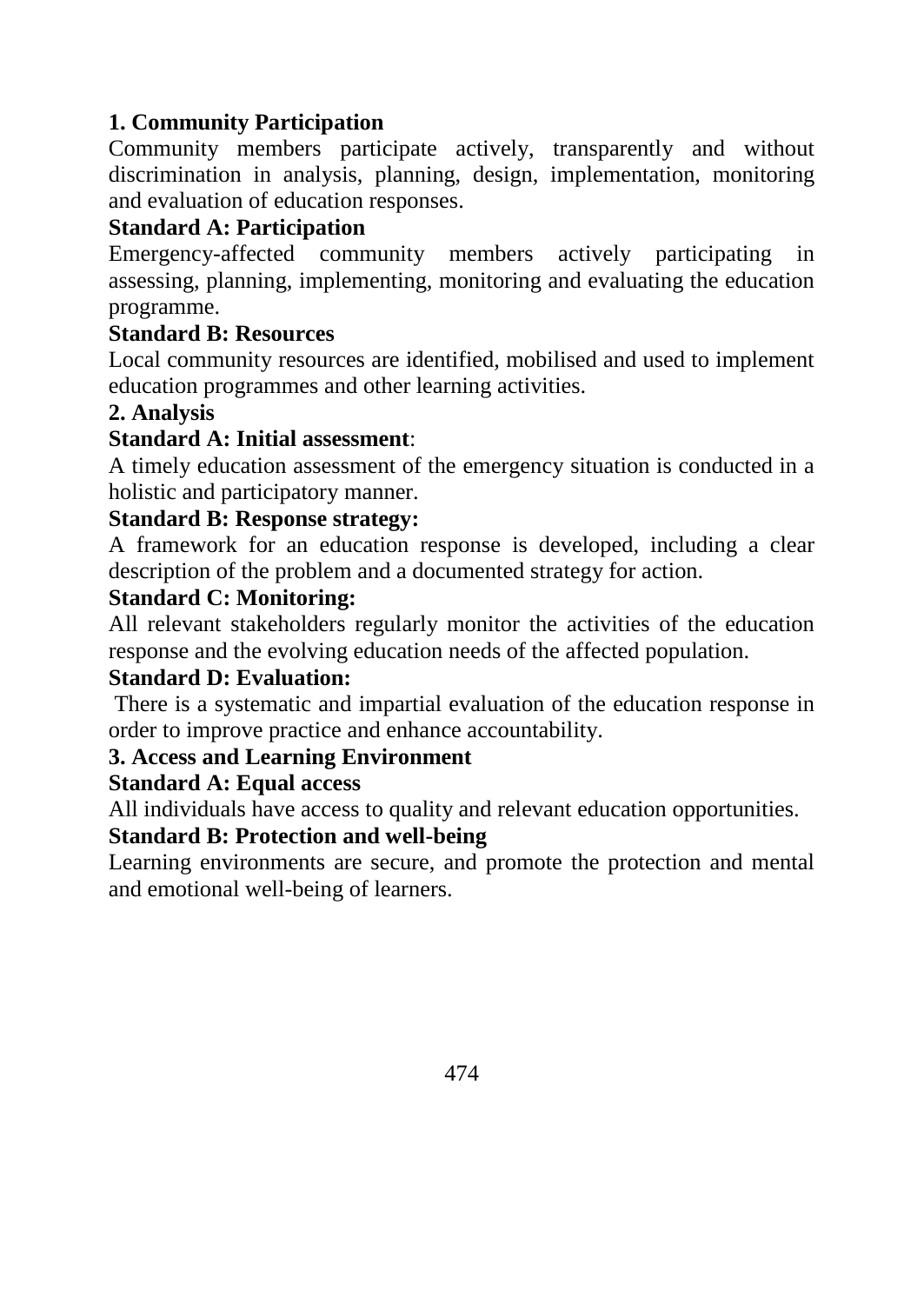# **Standard C: Facilities:**

Education facilities are conducive to the physical well-being of learners.

# **4. Teaching and Learning**

# **Standard A: Curricula**

Culturally, socially and linguistically relevant curricula are used to provide formal and non-formal education, appropriate to the particular emergency situation.

# **Standard B: Training**

Teachers and other education personnel receive periodic, relevant and structured training according to need and circumstances.

# **Standard C: Instruction**

Instruction is learner-centred, participatory and inclusive.

#### **Standard D: Assessment**

Appropriate methods are used to evaluate and validate learning achievements.

# **5. Teachers and Other Education Personnel**

# **Standard A: Recruitment and selection**

A sufficient number of appropriately qualified teachers and other education personnel is recruited through a participatory and transparent process based on selection criteria that reflect diversity and equality.

## **Standard B: Conditions of work:**

Teachers and other education personnel have clearly defined conditions of work, follow a code of conduct and are appropriately compensated.

# **Standard C: Support and Supervision**

Supervision and support mechanisms are established for teachers and other education personnel, and are used on a regular basis.

# **6. Education Policy and Coordination**

# **Standard A: Policy formulation and enactment**

Education authorities prioritise free access to schooling for all, and enact flexible policies to promote inclusion and education quality, given the emergency context.

#### **Standard B: Planning and implementation**

Emergency education activities take into account national and international educational policies and standards and the learning needs of affected populations.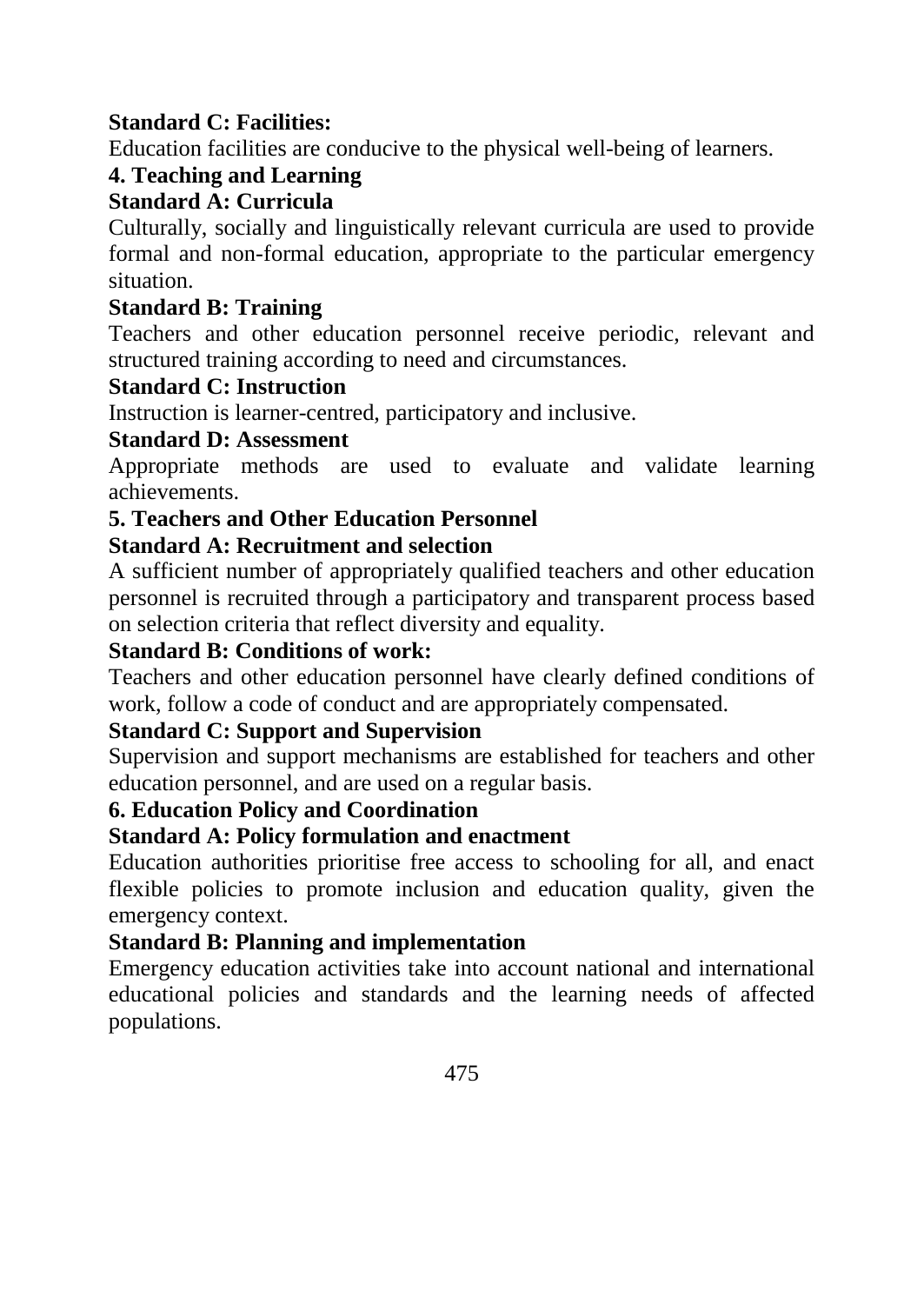# **Standard C: Coordination**

There is a transparent coordination mechanism for emergency education activities, including effective information sharing between stakeholders.

To answer the second question which was

# **What is the degree of the (INEE) Minimum Standards of Education in Emergencies in Gaza?**

The researcher designed his study as follows;

**Study methodology:** The researcher implemented the descriptive analysis methodology according to the nature of the study questions and collected data.

**Study sample:** The study sample consisted of 14 persons from education decision makers in Gaza education fields.

# **Study tool:**

- 1. The researcher used the questionnaire which was built by the help of the INEE books, publications, and website.
- 2. The researcher contacted the INEE who supported him with the needed materials.
- 3. The researcher read the minimum standards of education in emergencies.
- 4. The researcher read the minimum standards of education in emergencies and then design the questionnaire using Likert scale.
- 5. The researcher designed the questionnaire deciding that 1: represents the Very low degree of application while 5: represents the very high degree of application.
- 6. The tool was formed in 111 items distributed into 5 main domains as follows:
- o **Domain 1:** Minimum standards which consists of 36 items.
- o **Domain 2:** Access Learning Environment which consists of 26 items.
- o **Domain 3:** Teaching and learning which consists of 24 items.
- o **Domain 4:** Teachers and other education personnel which consists of 13 items.
- o **Domain 5:** Teaching policy which consists of 12 items.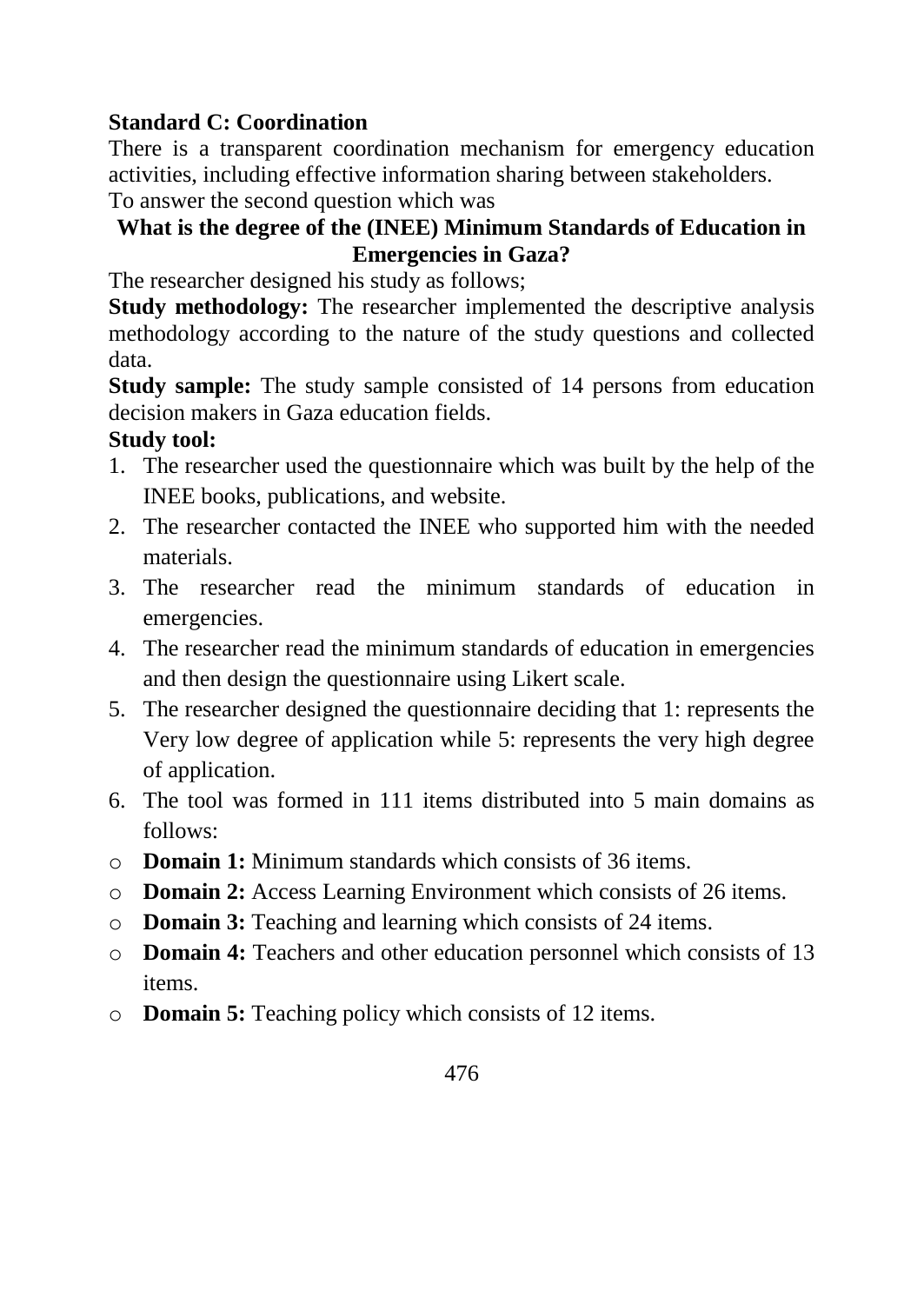# **The tool validity:**

The researcher employed the questionnaire which represents the indicators of implementing the ( INEE, 2010 ) minimum standards of education in emergencies. The researcher put the indicators in the form of a questionnaire using the Likert scale to measure the degree of the (INEE) minimum standards' implementation in Gaza in five domains with 111 indicators.

**Referee validity:** The tool validity was measured by 5 referees from the university professors and education decision makers. Their comments were taken in consideration.

**Internal validity:** It is correlation between the domains of the questionnaire and the items of each domain. The researcher used the SPSS in order to find the correlation of each domain with the total of the domains as follows:

|          | bic (17). Domains correlation with the to |
|----------|-------------------------------------------|
| Domain   | Correlation with total                    |
| Domain 1 | $0.877**$                                 |
| Domain 2 | $0.775**$                                 |
| Domain 3 | $0.913**$                                 |
| Domain 4 | $0.698**$                                 |
| Domain 5 | $0.670**$                                 |

**Table (1): Domains Correlation with the total**

\*\*Correlation is significant at the level 0.01 level ( 2-tailed).

Table (1) shows that the correlation of all domains with the total was significant. Domain 3 has the strongest correlation ( 0.913 ) while domain 5 has the least correlation (  $0.670$  ). Therefore all domains have significant correlation with the total at 0.01 level.

# **The tool reliability coefficient:**

Alpha Cronbach was used to measure the reliability coefficient of the questionnaire 0.9739 which indicated very high reliability.

# **The study procedures:**

- The researcher contacted the (INEE) website.
- The INEE website supported the researcher with the Minimum standards of education in emergencies.
- The researcher read about emergency education.
- The researcher designed the tool, finding its validity and reliability coefficient.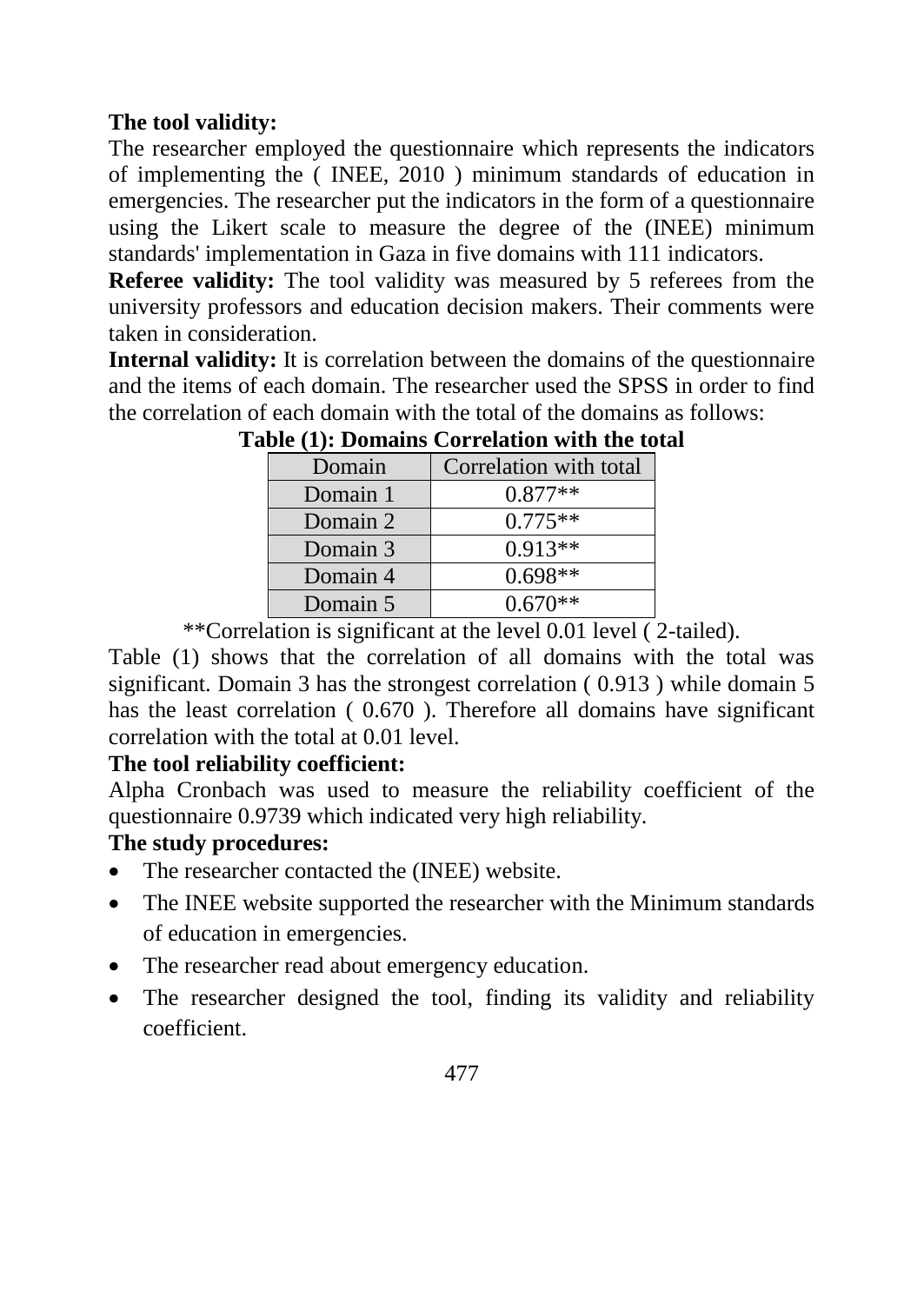- The researcher distributed the tool amongst education decision makers.
- The researcher collected the questionnaires from the study sample.
- The researcher analyzed the collected data.

# **The statistical styles:**

The researcher used the SPSS in order to find the frequencies, percentages, and means.

#### **The results:**

In order to answer the study second question which was:

## **What is the degree of the (INEE) Minimum Standards of Education in Emergencies in Gaza?**

The researcher used the SPSS to calculate the means, standard deviations, and percentages for the questionnaire items and domains. The researcher used the Likert to measure the degree of the implementation the ( INEE ) Minimum Standard of education in emergencies.

The researcher adapted the percentages to find the degree of the implementation as follows:

- $\bullet$  (80% more) is very high.
- $(70\% 79\%)$  is high.
- $(60\% 69\%)$  is medium.
- $(50\% 59\%)$  is low.
- (Less than  $50\%$ ) is very low.

The researcher also used the SPSS in order to analyse the five domains degree of implementation as in table (2):

| No.            | <b>Domain</b>                             | <b>Items</b><br>No. | percen<br>tage | <b>Degree</b> |
|----------------|-------------------------------------------|---------------------|----------------|---------------|
| $\mathbf{1}$   | The Minimum Standards                     | 36                  | 0.32           | Medium        |
| $\overline{4}$ | Teachers and other education<br>personnel | 13                  | 0.12           | Medium        |
| 3              | <b>Teaching and Learning</b>              | 24                  | 0.22           | Medium        |
| 5              | Teaching policy                           | 12                  | 0.11           | High          |
| 2              | <b>Access Learning Environment</b>        | 26                  | 0.23           | High          |
|                | The total                                 | 111                 | 100%           |               |

**Table (2) The degree implementation of the five domains**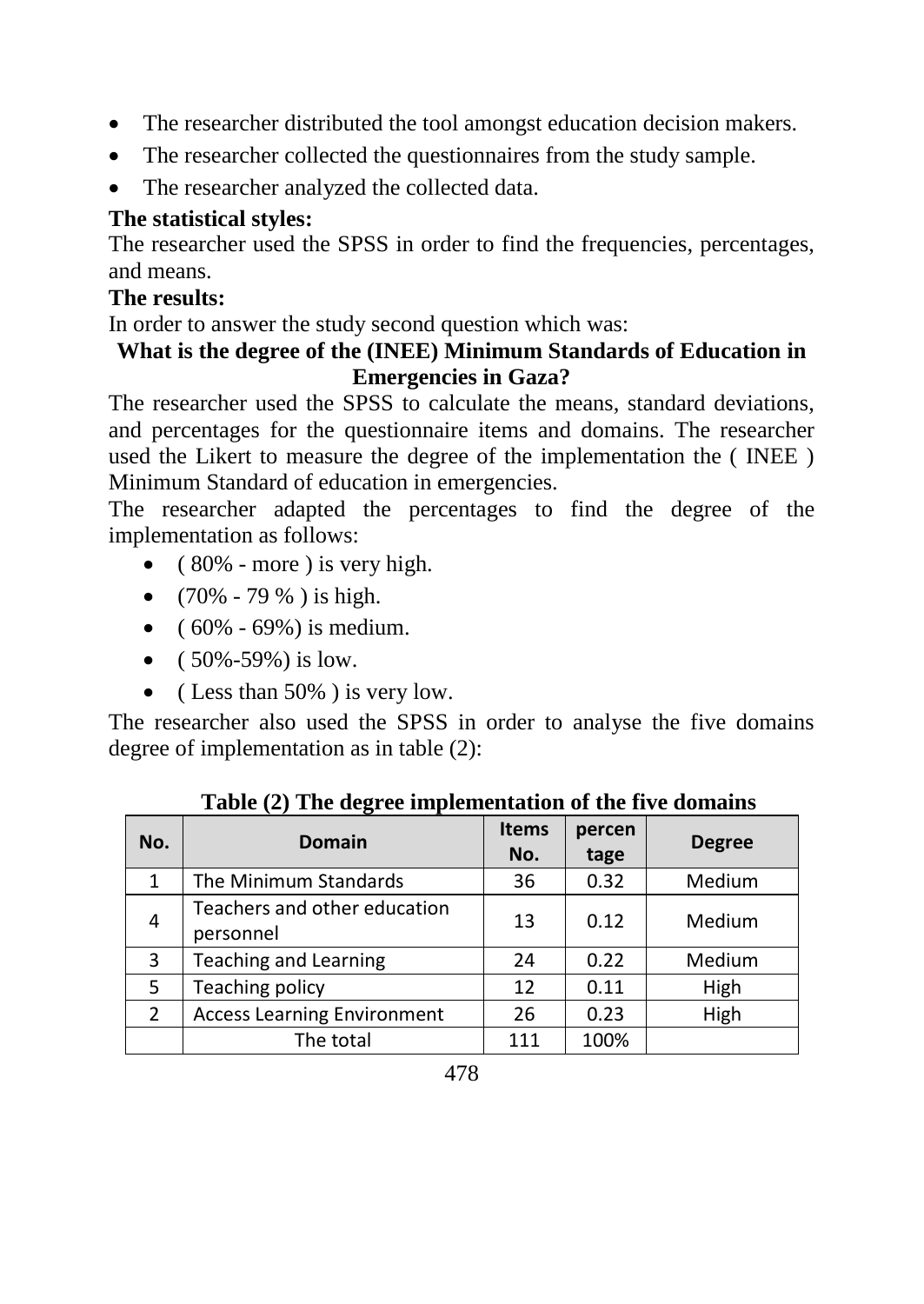In table (2), the education decision makers in Gaza believe that the first domain, the minimum standards, has the lowest degree, medium, of application as it gains only 0.32% which is more close to the low degree more than the medium itself.

We can also note that Both teaching policy and access learning environment domains have gained the high scores which means that the education decision makers believe that the applied programmes in emergencies are of great benefit in the perspectives of teaching policy and access learning environment.

Domain 1 includes three sub-categories of standards as in table (3) as follows:

| Domain 1   | standards     | sub-categorized | No.   | percentage | Degree |
|------------|---------------|-----------------|-------|------------|--------|
|            |               | standards       | Items |            |        |
| <b>The</b> | Community     | Participation   | 4     | 50%        | Low    |
| Minimum    | participation | Resources       | 3     | 50%        | Low    |
| standards  | Coordination  | Coordination    |       | 65%        | Medium |
|            | Assessment    | Assessment      | 7     | 61%        | Medium |
|            |               | Response        |       | 63%        | Medium |
|            |               | strategies      |       |            |        |
|            |               | Monitoring      | 5     | 62%        | Medium |
|            |               | Evaluation      | 3     | 61%        | Medium |
|            |               | Total           | 36    | 60.83      | Medium |

Table (3): Percentages and degrees of each sub-categorized standard domain 1

In table (3), the education decision makers in Gaza believe that community participation standards of the minimum standards domain have the lowest degree of all domains. The degree of application in this standard stopped at 50% in both participation domain and resources domain.

In a quick reading in these indicators' items, it's obvious that both item (2) and (7) have stopped at 45.7%. Therefore, education decision makers believe that community education committees don't include representatives of all vulnerable groups, and that national authorities, the local community and humanitarian stakeholders don't use community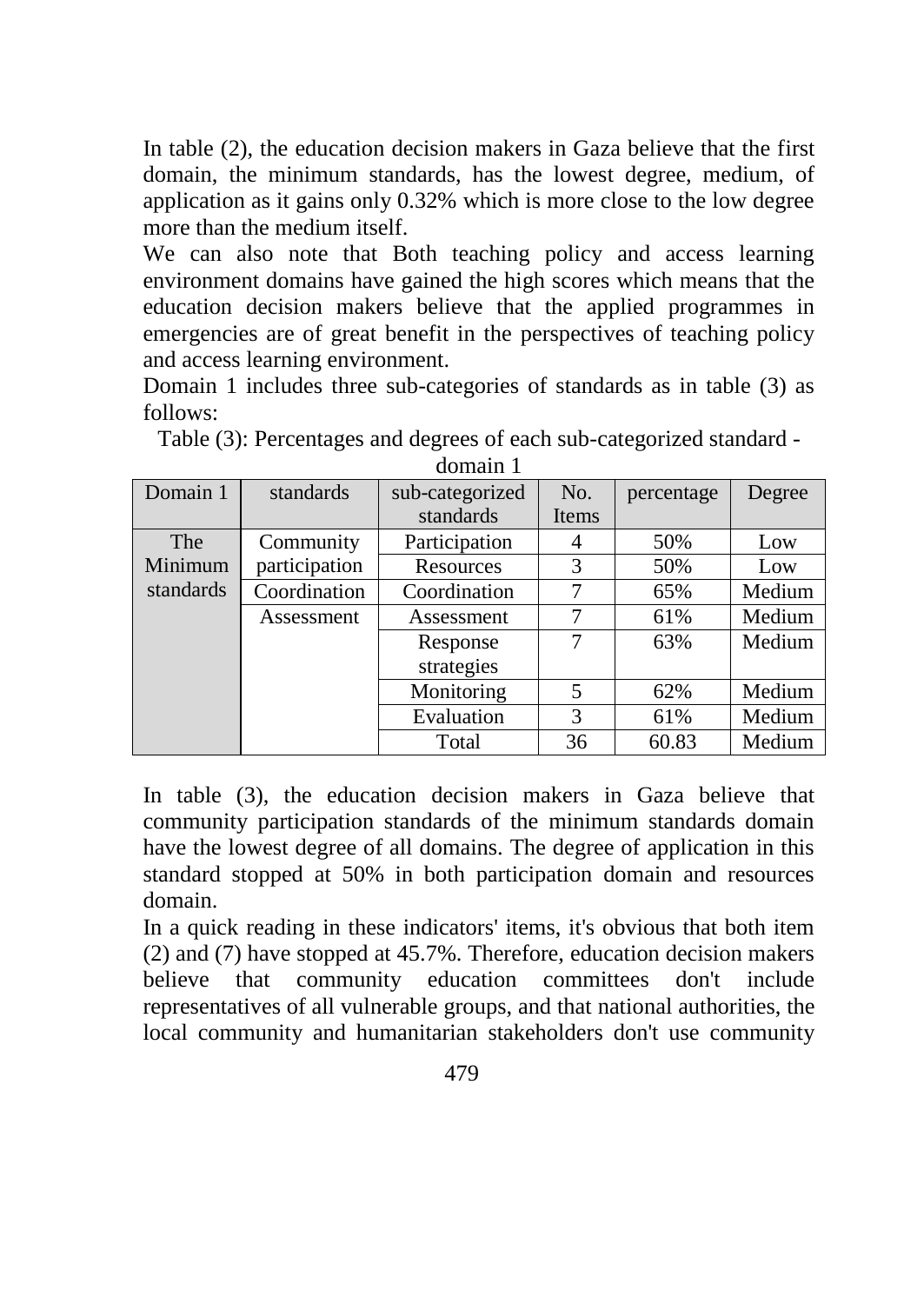resources to develop, adapt or deliver education that incorporates disaster risk reduction and conflict mitigation.

As domain 1, the (INEE) minimum standards, has got the lowest degree, domain 2, access and learning environment standard has the highest degree amongst the five domains with a percentage of 74% as in table  $(4)$ :

Table (4): Percentages and degrees of access and learning environment domain 2

| Domain 2      | <b>Standards</b>          | No.<br><b>Items</b> | %   | <b>Degree</b> |
|---------------|---------------------------|---------------------|-----|---------------|
| and<br>Access | Equal access              | ٩                   | 82% | Very high     |
| learning      | Protection and well-being |                     | 71% | High          |
| environment   | Facilities and services   | 10                  | 70% | High          |
|               | Total                     | 26                  | 74% | High          |

Access and learning environment domain has got the high degree of the (INEE) minimum standards application. Also, we can add that highest degrees of application were items (38) and (39) which were both about accessibility of the learning structures and sites to everybody and to remove barriers of enrolment in the education in emergencies process.

Domains (3), (4) and (5) have all balanced degree comparing to domains (1) and (2) as in tables (5), (6), and (7):

Table (5): Percentages and degrees of teaching and learning standards -

| domain 3 |  |
|----------|--|
|          |  |
|          |  |

| <b>Domain</b> | <b>Standards</b>                   | No.          | %     | <b>Degree</b> |
|---------------|------------------------------------|--------------|-------|---------------|
| З             |                                    | <b>Items</b> |       |               |
| Teaching      | Curricula                          | 9            | 66%   | Medium        |
| and           | Training professional development  | -6           | 71%   | High          |
| Learning      | and support                        |              |       |               |
|               | Instruction and learning processes | 4            | 70%   | High          |
|               | Assessment of learning outcomes    | 5            | 71%   | High          |
|               | Total                              | 24           | 69.5% | Medium        |

In domain (3), the curricula (INEE) minimum standards have the medium degree while other standards have high degrees. Item (63) has the lowest degree which was 58.6 % of the participants view. That means that the education decision makers believe that education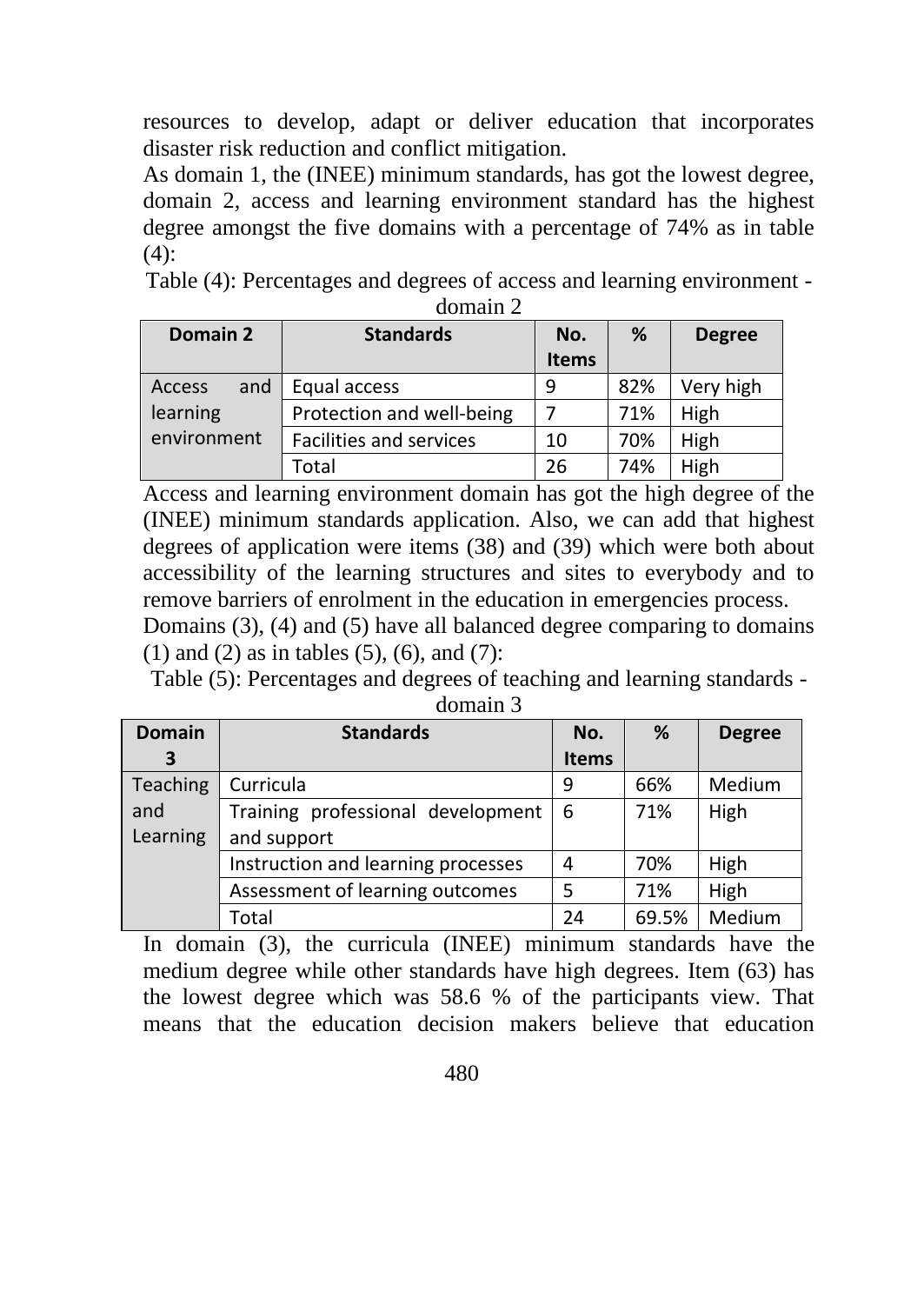authorities don't lead the review, development or adaptation of the formal curriculum, involving all relevant stakeholders.

| Domain 4     | <b>Standards</b>          | No.          | %   | <b>Degree</b> |
|--------------|---------------------------|--------------|-----|---------------|
|              |                           | <b>Items</b> |     |               |
| Teachers and | Recruitment and selection | 3            | 67% | Medium        |
| other        | Conditions of work        | 4            | 66% | Medium        |
| education    | Support and supervision   | 6            | 68% | Medium        |
| personnel    | Total                     | 13           | 67% | Medium        |

Table (6): Percentages and degrees of teachers and other education personnel - domain 4

In domain (4), all domains of teachers and other education personnel (INEE) minimum standards have the medium degree but the conditions of work standards were least medium standards. Item (92) has the least of conditions of work standards with 60% of the participants view. That means that the education decision makers believe that teachers and other education personnel are not allowed to organize to negotiate terms and conditions of their work.

| Domain 5  | <b>Standards</b>        |     | No.    | %            | <b>Degree</b> |      |
|-----------|-------------------------|-----|--------|--------------|---------------|------|
|           |                         |     |        | <b>Items</b> |               |      |
| Education | Law                     | and | policy |              | 74%           | High |
| policy    | formulation             |     |        |              |               |      |
|           | Planning implementation |     | 5      | 81%          | Very high     |      |
|           | Total                   |     | 13     | 77%          | High          |      |

Table (7): Percentages and degrees of education policy - domain 5

In domain (5), all domains of education policy (INEE) minimum standards have the high and very high degrees but the law and policy formulation has 74% . Item (111) has the least of planning implementation with 60% of the participants view. That means that the education decision makers believe that financial, technical, material and human resources are sufficient for effective and transparent development of education policy, and for planning and implementation of education programs.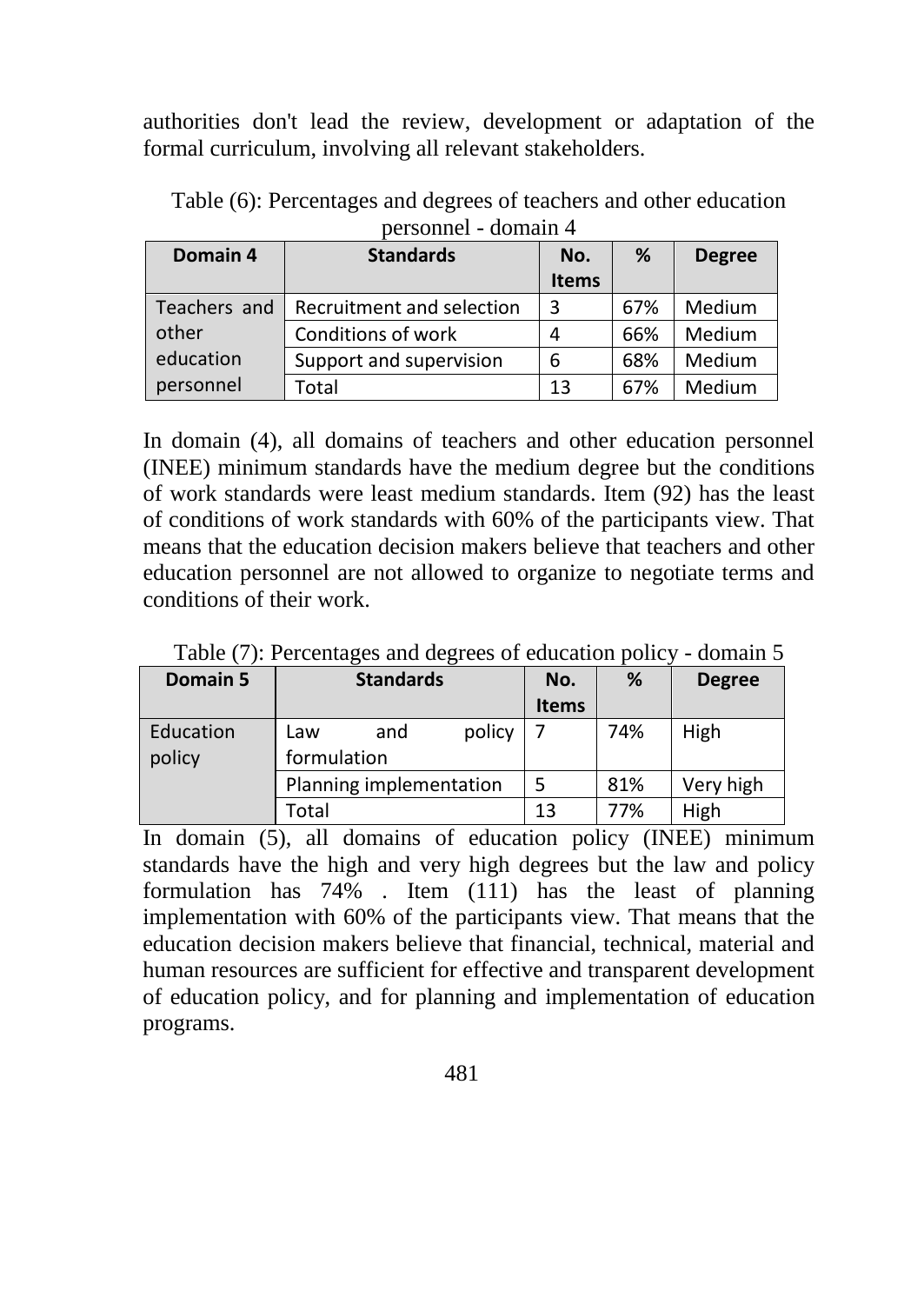#### **Discussion**

To answer the second question of the study which was:

## **What is the degree of the (INEE) minimum standards of education in emergencies in Gaza?**

- To sum up all domains, it was found that the degree was medium. However, it's more important to study the reasons behind the ( low ) degree of specific domains and indicators related to the lack of the community participation in the learning and teaching process in general and the education in emergencies for specific and to enhance benefiting from the community resources as much as possible.
- It was also found that both ( Teaching policy ) and ( Access learning environment ) have gained high degree of implementation according to the education decision makers in Gaza. This is in great connection to the programmes which are applied before, during and after the emergency situation. Education decision makers believe that access to a vital right and source - education - is often extremely limited but still education plays a crucial role in helping the affected population to cope with their situation by gaining additional knowledge and skills for survival and to regain normalcy in their lives. As well as, governments, communities and humanitarian organisations have the responsibility to ensure that all individuals have access to relevant, quality education opportunities, and that learning environments are secure and promote both protection and the mental, emotional, and physical well-being of learners.
- In addition, it is also found that deciding what is important to teach is difficult for all educators. In an emergency, important decisions will need to be made about the nature of education services offered, whether formal or non-formal; the curricula to be followed, whether from the country of origin or the host country; and priorities for learning, whether focused on survival, vocational skills or academic study. there may also be a need for curriculum revision or development.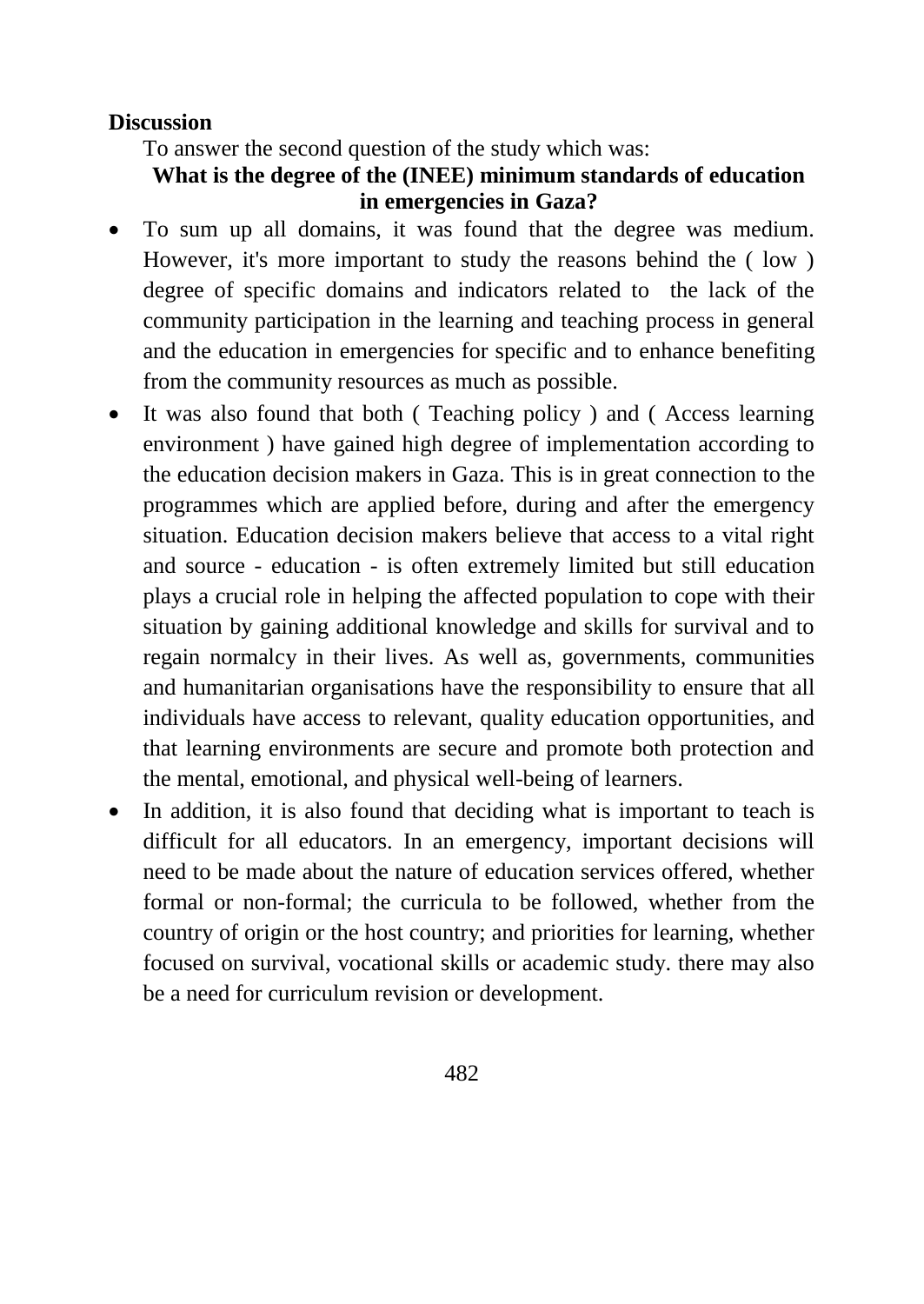- $\bullet$  Items, 1, 2, 3, 4, 5, 6, and 7 of the (INEE) minimum standards of education in emergencies are related to the community participation which ensures that the local community members are not involved in the education in emergencies process.
- Items 19, and 31 are of the assessment and monitoring of the community participation insures the previous view which was that the local community are not involved in the process. Item (58) of access and learning environment domain shows also low degree of the local community members including young people participation in the construction and maintenance of the learning environment.
- We can conclude that all (INEE) minimum standards of education in emergences low degrees belong to those who are related to the local community participation in the teaching/learning process.

#### **Suggestions**

#### **Based on the findings, the study may suggest the following:**

- 1. It's very essential to involve the local community members in prioritizing and planning education activities to ensure safe, effective and equitable delivery of education.
- 2. It's also very important to communicate with all vulnerable groups of the local community representatives when planning, executing, and assessing the teaching/learning activities.
- 3. It's vital to access the local community representatives participation in all education activities including the development, implementation, monitoring and evaluation of the educational activities.
- 4. Plans for programs that include the community participation in assessments, context analyses, social audits of education activities, joint budget reviews, and disaster risk reduction and conflict mitigation activities should be implemented.
- 5. Plans of identifying and mobilizing local community resources for strengthening the access to quality education ought to take place.